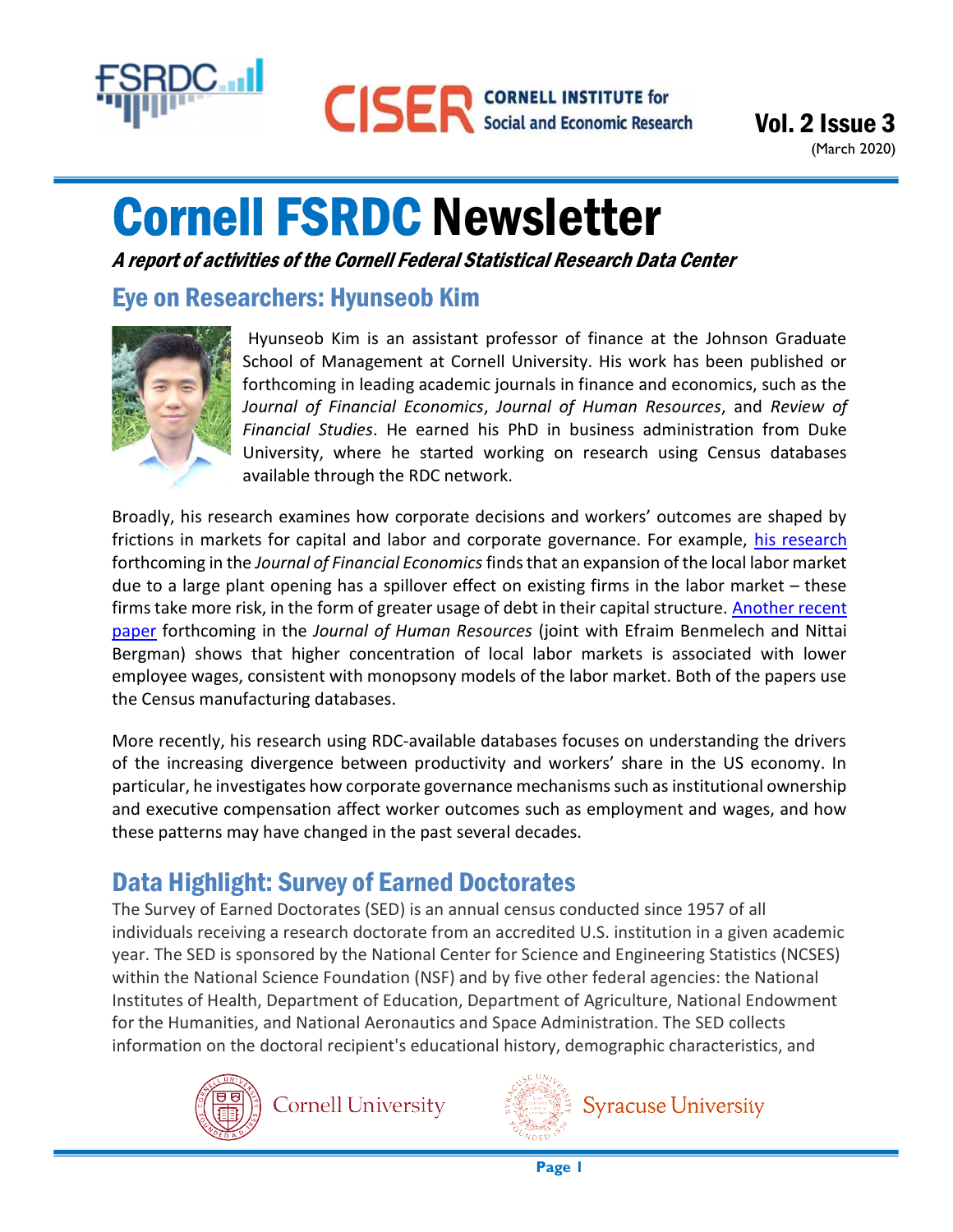

postgraduation plans. Results are used to assess characteristics of the doctoral population and trends in doctoral education and degrees. Every year SED data are added to a historical record of doctoral graduates dating back to 1920. This Doctorate Records File (DRF) is used to track the number of graduates in various disciplines, follow their education paths and movement into the labor market, and study related information about doctoral education.

Detailed information for these data and to begin the application process for access in the Cornell RDC, please go to ResearchDataGov, the Application Portal for Restricted Data for Federal Statistics at https://www.icpsr.umich.edu/web/appfed/studies/37509. ResearchDataGov is designed to standardize and ease the process of discovering and applying for access to federal statistical microdata, a key goal of the Foundations for Evidence-based Policymaking Act of 2018. The portal is constructed and hosted by the Inter-university Consortium for Political and Social Research (ICPSR) and is supported by the Census Bureau and the Office of Management and Budget.

## New Active Projects

#### "Social Cohesion under Consolidation and Population Mobility"

Filiz Garip (Cornell) and Linda Zhao (Harvard)

We propose to estimate tract-level associations between (1) ethnic background and household income and (2) ethnic background and mobility, as measured by whether an individual lived in the same county five years prior. Individual-level data from the Decennial Censuses (1950, 1960, 1970, 1980, 1990, and 2000) will be used to construct measures of association. Since little is known about patterns of associations, we will start by describing trends over time. Then, we will merge association measures from the Census 2000 at the tract level with the 2000 Social Capital Community Benchmark Survey (SCCBS), which contain information on social cohesion. Using ordinal multilevel logistic regressions, we will investigate whether measures of association predict trust in neighbors, net of contextual controls that are derived from the Census 2000 and data from the Department of Justice (DOJ UCR 2000). Our work will contribute to the scholarly debate on the implications of ethnoracial diversity on social cohesion. Recent studies have argued that diversity in communities diminishes cohesion, for instance, by reducing trust in neighbors. Yet classical research on social integration suggests that it is the association, or "consolidation", of multiple dimensions of social life (i.e. ethnic background and household income) that actually impede integration by impeding the existence of multifaceted social groups and intersecting social norms. We expect to find, after introducing consolidation measures to the debate on trust and cohesion, that existing debate on diversity is too simplistic and that it is consolidation rather than diversity that best predicts trust within communities.





**Syracuse University**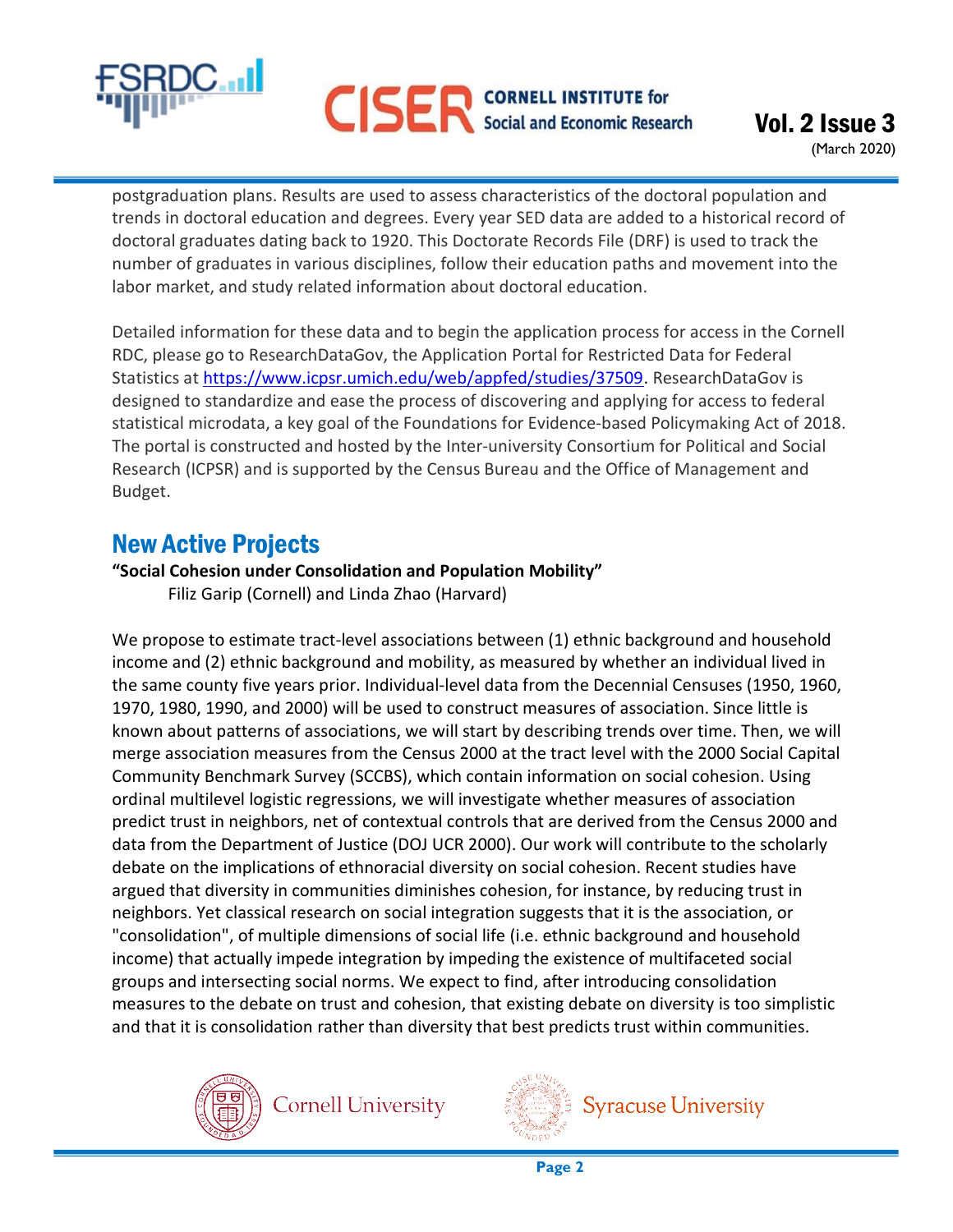

# Continuing Active Projects

### Cornell University:

"Franchising and Labor Market Outcomes" Rosemary Batt, Can Ouyang (Cornell), Tashlin Lakhani (Ohio State; former Ph.D. student), Andrew Green (OECD; former Ph.D. student), and Johannes Schmieder (Boston University) "The Link between Education Quality and Access and later life health and Mortality" (Internal) Seth Sanders et al "Does Access to Health Care Affect Teen Birth Rates and School Dropout Rates? Evidence from School-based Health Centers" Michael Lovenheim, Randall Reback (Barnard), and Leigh Wedenoja (Rockefeller Institute of Government; former Ph.D. student) "Government Welfare and Private Provision of Public Goods: Evidence from SNAP" Nicolas Bottan "Experimental Estimates of the Long-Run Impacts of Welfare Reform" (Internal) Amanda Eng, Pauline Leung, Zhuan Pei, Katherine Wen, et al "Multigenerational Exposure to Neighborhood Disadvantage and its Effects on Well Being" Steven Alvarado and Alexandra Cooperstock "The Heterogeneous Effects of Education on Health and Productivity" (Internal) Seth Sanders et al "The Impact of Childhood Nutrition Assistance on Child Health and Well-Being: Lessons from WIC and the School Breakfast and National School Lunch Programs" (Berkeley) Barton Willage (Louisiana State; former Ph.D. student), Marianne Bitler (UC-Davis), Hilary Hoynes (UC-Berkeley), Krista Ruffini (UC-Berkeley), and Lisa Schulkind (UNC- Charlotte) "Race in Rural America: Differentials in Teenage Motherhood and High School Completion" (Triangle) Seth Sanders and Laurel Wheeler (Duke) "Developing and Validating New Statistics on Intergenerational Inequality, Poverty, Mobility, and Opportunity" (Internal) Laura Tach et al "Human Capital and Corporate Financing, Restructuring, and Governance" Hyunseob Kim, Warren Bailey, Joao Vitor Costa, Antonio Falato (Fed), Edith Liu (Fed), Song Ma (Yale), David Matsa (Northwestern), Brian Melzer (Dartmouth), and Till von Wachter (UCLA) "The Role of Educators on Reporting Child Maltreatment" Maria Fitzpatrick, Cassandra Benson (U.S. Air Force Academy; former Ph.D. student), Samuel Bondurant (Census), and Christopher Wildeman



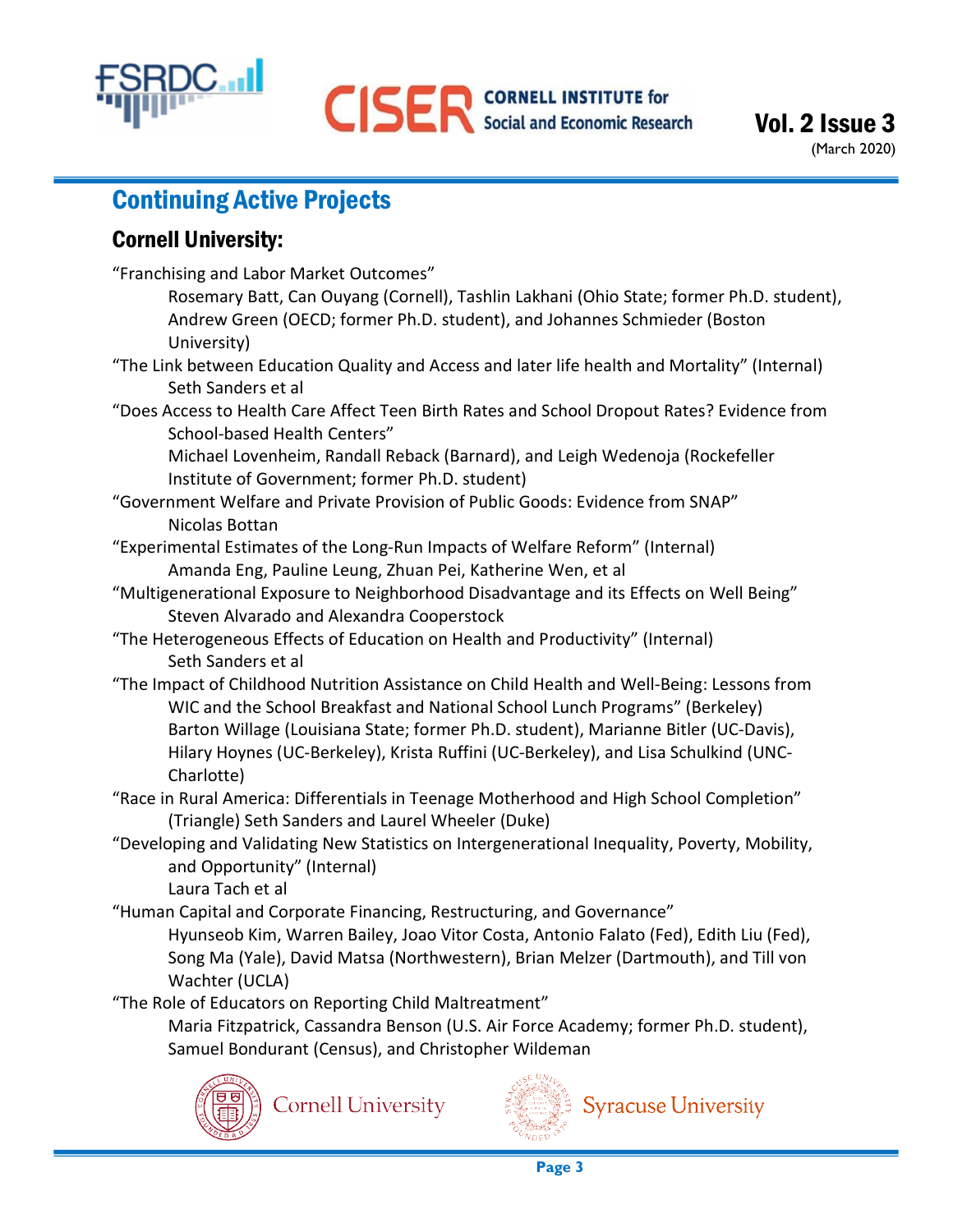

| "Immigration Impacts, Immigrant Well-Being, and Geographic Context using the 1996-2008         |
|------------------------------------------------------------------------------------------------|
| Survey of Income and Program Participation"                                                    |
| Matthew Hall and Emily Greenman (Census)                                                       |
| "How Housing and Labor Market Conditions Influence the Progression of Romantic                 |
| Relationships"                                                                                 |
| Laura Tach, Sharon Sassler, Mariana Amorim (Washington State; former Ph.D. student),           |
| and Emily Parker                                                                               |
| "The Political Economy of Medicaid: Ideology, Eligibility, and the Consequences of Cost-saving |
| Measures"                                                                                      |
| Jee-Hun Choi and Claire S.H. Lim                                                               |
| "The LBD Initiative - Collaboration with RDC Researchers" (Internal)                           |
| Lars Vilhuber et al                                                                            |
| "Census Longitudinal Infrastructure Project - Linkage Development" (Internal)                  |
| Seth Sanders et al                                                                             |
| "The Incidence of a Local Labor Demand Shock with One-Sided Migration: American Indian-        |
| <b>Owned Casino Gaming" (Triangle)</b>                                                         |
| Seth Sanders, Martha Stinson (Census), and Laurel Wheeler (Duke)                               |
| "Effects of Education on Health and Other Outcomes Using Variation in Social Security Benefits |
| for Children"                                                                                  |
| Barton Willage (Louisiana State University; former Ph.D. student)                              |
| "Estimating the Determinants of Private School Enrollment: The Role of School Attendance Zone  |
| Racial and Ethnic Composition"                                                                 |
| Arnab Basu, Chia-Hua Lin, Salvatore Saporito (William &<br>Mary), and Anna Choi                |
| (Pepperdine; former Ph.D. student)                                                             |
| "Effects of DI on Health and Well-being"                                                       |
| Sarah Prenovitz (Abt Associates; former Ph.D. student)                                         |
| "LEHD Data Infrastructure Project" (Internal)                                                  |
| Lars Vilhuber, Seth Sanders, and Sylverie Herbert et al                                        |
| <b>Syracuse University:</b>                                                                    |

## acuse University<del>.</del>

"Research and Development Laboratories in the Production Process" Kristy Buzard, Gerald Carlino (Philadelphia Fed), Robert Hunt (Philadelphia Fed), Tony Smith (University of Pennsylvania), and Anna Tranfaglia (Philadelphia Fed) "SNAP and the Human Capital Investments of Young Adults" Sarah Hamersma, Warren Brown (Cornell), Rhea Acuna, and Elmer Li (Cornell) "The New York State Homestead Tax Option: Tax Incidence and Equity" David Schwegman and John Yinger (adviser)